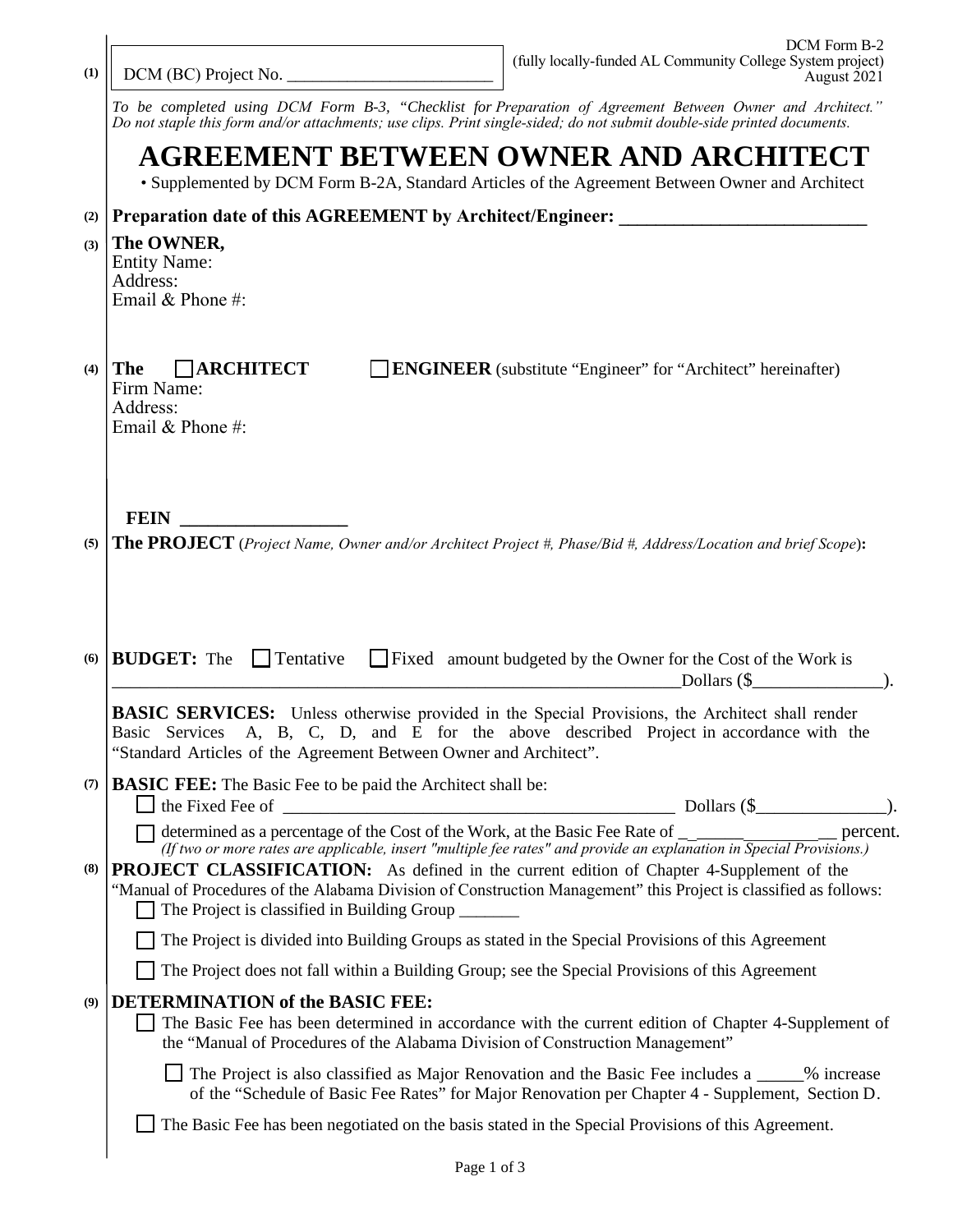## **(10) TIME PERIODS of the AGREEMENT:**

- **a.** Pursuant to Standard Article 9, the Architect may terminate the Agreement if the Project is postponed or delayed by the Owner for more than \_\_\_\_\_\_\_\_\_ months.
- **b.** The Design Schedule of Standard Article 11: \_\_\_\_\_\_\_calendar days for Schematic Drawings;

\_\_\_\_\_\_calendar days for Preliminary Drawings

\_\_\_\_\_\_calendar days for Final Drawings.

 $(11)$  **TERM:** The term of the Agreement shall be for a period of  $\overline{\phantom{a}}$ 

commencing upon receipt of all requisite signatures and ending on (specific date required) \_

**STANDARD ARTICLES:** By reference, the current edition of "Standard Articles of the Agreement Between Owner and Architect" (DCM Form B-2A) is incorporated herein as the terms, conditions, and requirements of this Agreement, subject only to such modifications or supplementation of the "Standard Articles" as may be stated as Special Provisions below.

**(12) SPECIAL PROVISIONS** *(includes Special Services and Reimbursable Expenses. Special Services can be a lump sum if negotiated, or a Not-To-Exceed [NTE] amount. If Special Services have an NTE, the NTE and hourly rates must be stated in Special Provisions. Reimbursable Expenses must include an NTE amount in Special Provisions. If Special Provisions are continued in an attachment, identify the attachment below.)***:**